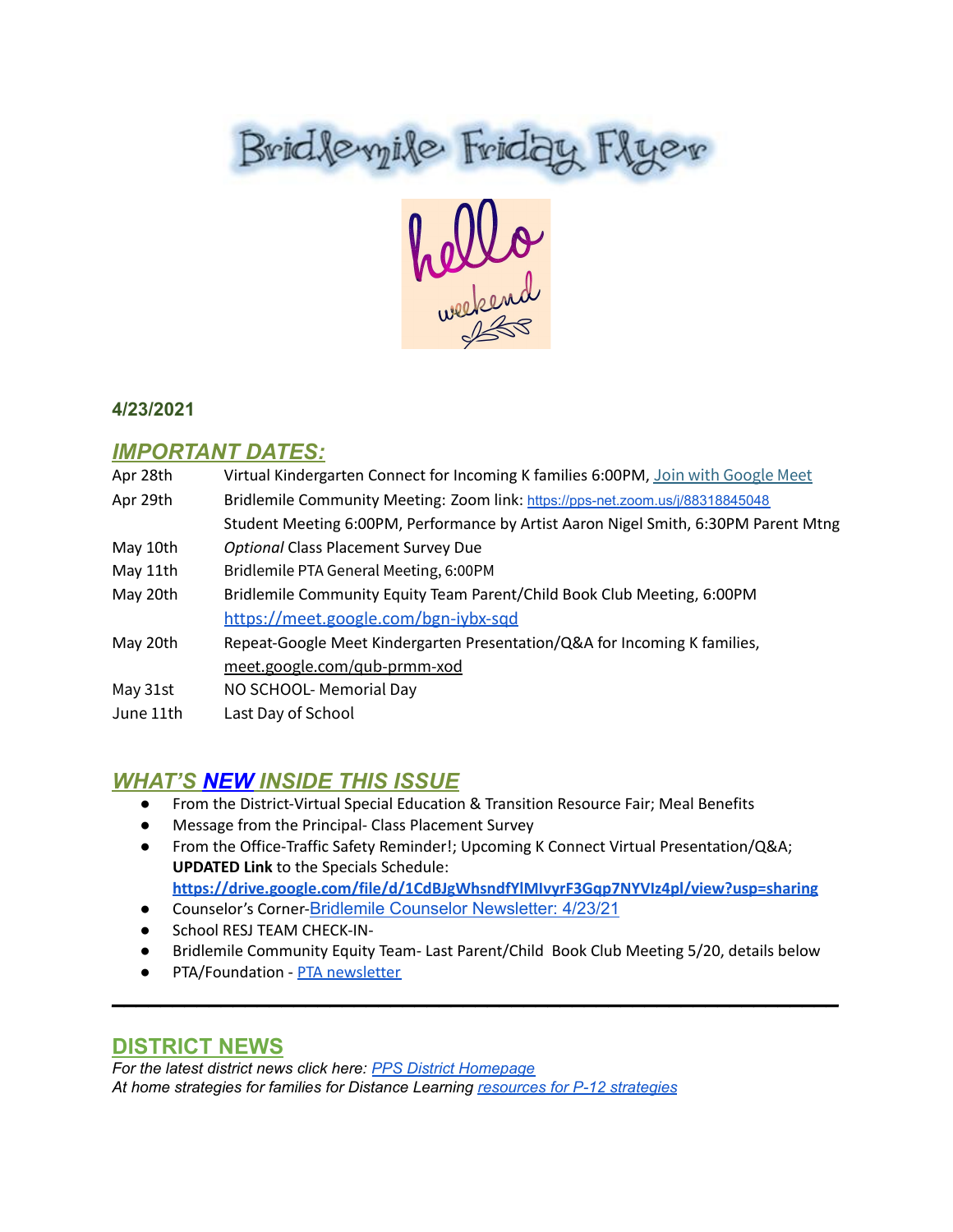#### **VIRTUAL SPECIAL EDUCATION & TRANSITION RESOURCE FAIR**

Attention! PPS students and families that receive Special Education Services. This is for you!! Please see attached flyer to learn about the Virtual Special Education & Transition Resource Fair happening on April 27 and 28 from 6-8pm.

English- <https://drive.google.com/file/d/1Ms6qEkC6Jyy6yRaKAgXQDdMZRohaqxoC/view?usp=sharing> Spanish- <https://drive.google.com/file/d/1KDqIzlgrpvYY6FzleDc6u6JhhZQ-jZvn/view?usp=sharing> Russian- [https://drive.google.com/file/d/1Ca4fa6DrABkyql6\\_I6AUCl8HeI3OGOVR/view?usp=sharing](https://drive.google.com/file/d/1Ca4fa6DrABkyql6_I6AUCl8HeI3OGOVR/view?usp=sharing) Somali- [https://drive.google.com/file/d/1a3PMPWX5IFkdB0WdAA\\_LLhqXlt89JNaj/view?usp=sharing](https://drive.google.com/file/d/1a3PMPWX5IFkdB0WdAA_LLhqXlt89JNaj/view?usp=sharing) Vietnamese- <https://drive.google.com/file/d/1W4VAJyWgUwYhlN5-eycpsnRNPQ1LciMy/view?usp=sharing> Chinese- [https://drive.google.com/file/d/1ACpaFTTYKuT5A7zkYJFn-e\\_08\\_KtEJ2P/view?usp=sharing](https://drive.google.com/file/d/1ACpaFTTYKuT5A7zkYJFn-e_08_KtEJ2P/view?usp=sharing)

#### **Nutrition Services: IMPORTANT INFORMATION ABOUT MEAL BENEFITS**

While meals are served at no cost to children ages 1-18 at several Portland Public School sites this year, there are several benefits for eligible families to submit a meal application this school year.

- Families approved for free and reduced-price meals may be eligible to receive future potential government assistance such as Pandemic EBT benefits (\*please note that Oregon has not been approved yet for expanded Pandemic EBT benefits; we will alert families when we learn more and if it is approved).
- Families may be eligible for other benefits such as school related fee reduction or waivers, low cost internet and health coverage.

Families do not need to submit a meal application if any of the following apply:

- All students in the household attend a Community Eligibility Provision (CEP) school (list located online: <https://www.pps.net/Page/2088>) where students eat meals at no cost.
- A meal application has already been submitted and approved for the 2020-21 school year.
- The household received a 2020-21 Direct Certification Approval letter.
- The household does not meet the 2020-21 Federal Income Guidelines

Eligible families who would like to submit a meal application have the following options:

- 1. Online at [www.schoolcafe.com/pps](http://www.schoolcafe.com/pps).
- 2. Print, complete and mail back a paper meal application (<https://www.pps.net/Page/2464>) to PPS Nutrition Services, 501 N. Dixon St., Portland, OR 97227.
- 3. Request a paper meal application be mailed home from mealbenefits@pps.net or call 503.916.3402.

For meal benefits related questions, please email mealbenefits@pps.net or call 503.916.3402.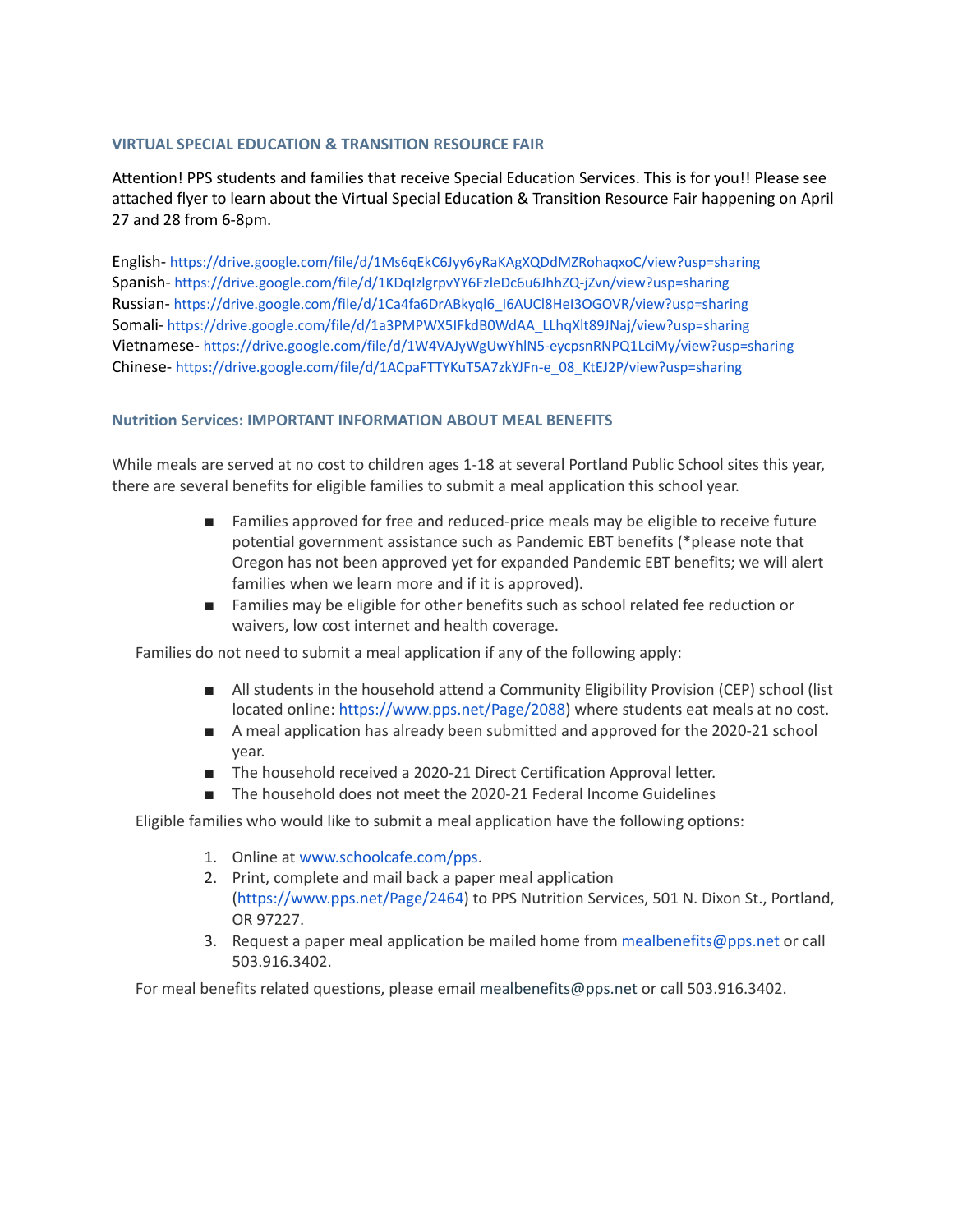# **MESSAGE FROM THE PRINCIPAL**

Greetings Bridlemile families,

We are reaching that point in the school year where teachers will begin work on the class placement process for 2021-22. Assigning students to classes is an important task that the staff at Bridlemile take very seriously. A great deal of time, staff input, and many considerations go into making placement decisions. Some of the considerations consist of looking at student strengths and areas of growth including academic and social/emotional needs, ratio of boys to girls, balancing specific needs of students and dynamics of individuals within the group.

This process is complicated and works best when the staff is able to make decisions based on individual student needs. We have a dedicated staff, trained and prepared to meet the needs of all students. Following state standards, all classes are expected to deliver the same curriculum in each grade level. Therefore, in whichever class your child is placed, you can expect them to be challenged at their level.

We also value and appreciate parent input and have an **optional** Google survey linked to this message for you to complete regarding your child. The purpose of the survey is to provide input for us to consider when we are making balanced classes for next year. **In order to achieve balanced classes, we are unable to take specific requests for teachers. If you choose to fill out the Google survey, please do not comment on or make requests for specific teachers.** Additionally, please do not approach your child's current teacher to make classroom placement requests.

All surveys should be submitted no later than Monday, May 10, 2021. We appreciate your input and look forward to providing a stellar educational experience in the upcoming school year! To access the placement survey click here:

(Optional) **[Class Placement Survey](https://docs.google.com/forms/d/e/1FAIpQLSdl1qvpXggpNQUIQTGtyY0rcrYNpoucYAsk0F4j-9OZw8Wisw/viewform?usp=sf_link)**

Have a wonderful weekend!

Jerome Townsend Principal jtownsend@pps.net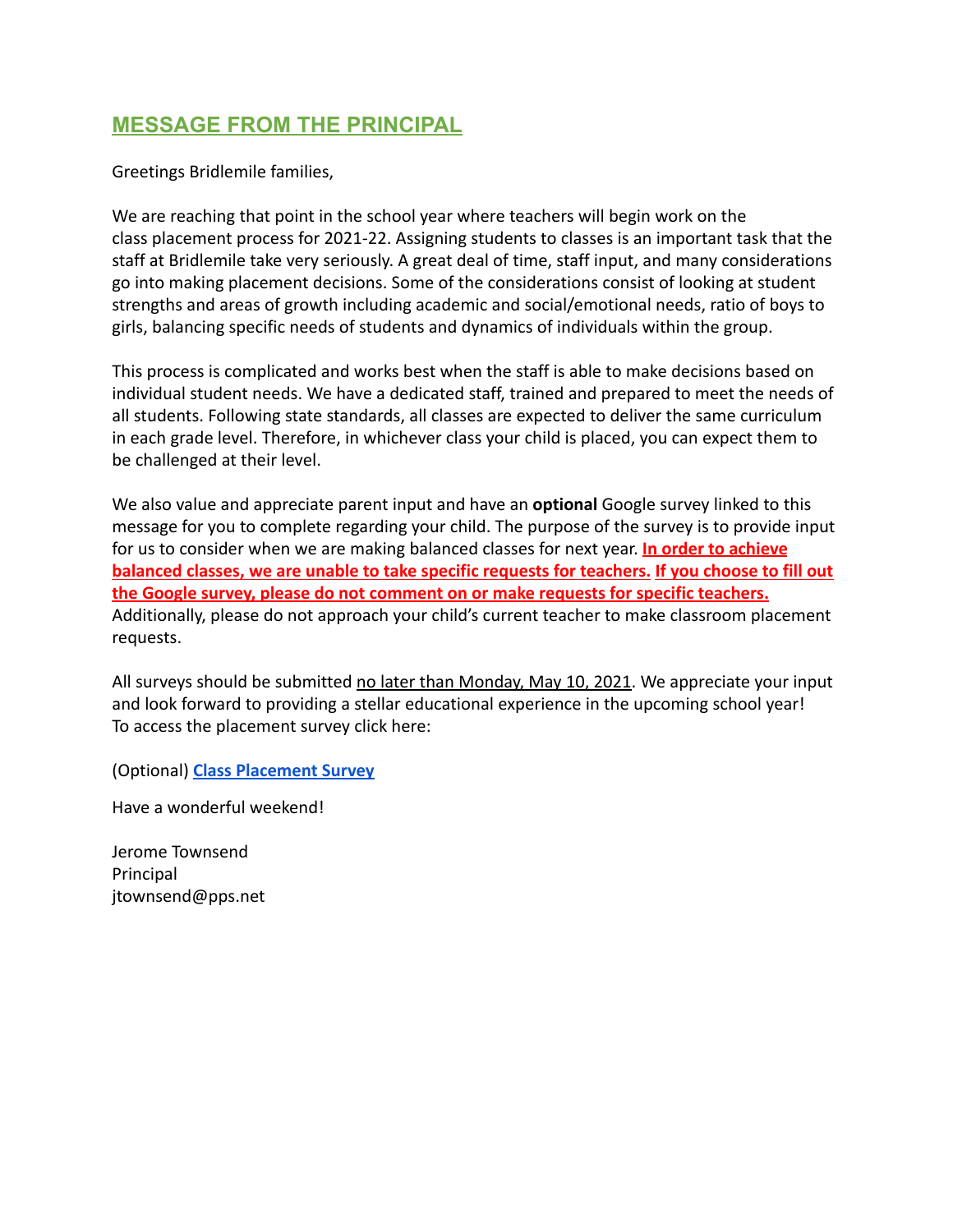# **FROM THE OFFICE**

#### **Bridlemile Community Meeting via Zoom**

Thursday April 29th 6:00 PM: Student Meeting -Performance by Artist Aaron Nigel Smith 6:30PM Parent Meeting Meeting Link: **<https://pps-net.zoom.us/j/88318845048>**

Aaron Nigel Smith uses hip, original melodies to introduce basic music theory concepts, creative movement, yoga, language and songs from around the world. Children will explore and gain a greater understanding of rhythm, melody, improvisation and creative movement. He encourages his audience to sing, move, dance, and imagine together.

# **TRAFFIC SAFETY IMPORTANT REMINDERS**

We want to thank everyone for adhering to the traffic safety protocols during the arrival and dismissal of our students. The protocols are put in place to help protect our walkers and bikers as well as car transporters. As a reminder:

If you are driving through the PARKING LOT to drop off or pick up your child:

As you leave the parking lot, please **TURN RIGHT ONLY.** This is for 2 important reasons:

- 1. Visibility of oncoming traffic heading west is limited when the busses are parked.
- 2. Exiting right keeps the flow of traffic moving and will lessen car congestion around the school and parking lot.

#### If you are dropping off your student at HAMILTON PARK:

Please be sure to pull up to the curb **OUTSIDE the coned area and bus zone**. If space is limited please drive down towards the park where there is more room. Please make your stop brief to lessen car congestion around the school.

#### **PLEASE do not double park when you are dropping off or picking up your child.**

Thank you again for your continued cooperation and adhering to this guidance for pick up and drop off. Working cooperatively as a community will allow for the arrival and dismissal to be as safe as possible for our students and everyone involved.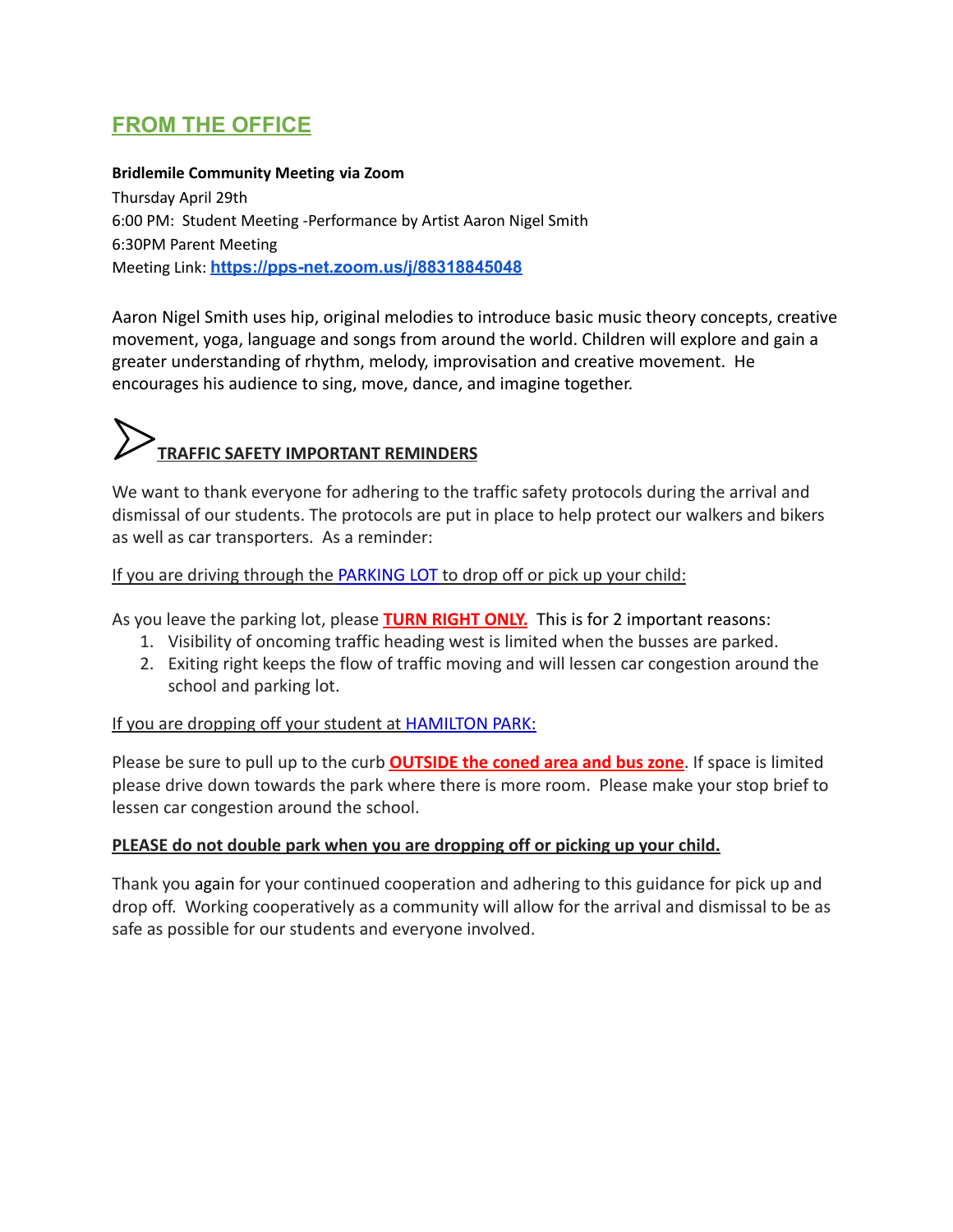

#### **Kindergarten Connect Virtual Presentation and Q&A**

We will be hosting a virtual presentation and Q&A for incoming K families. Gather your incoming kinder and come meet our Kindergarten teachers and Principal Townsend. There will be a short presentation and then we'll answer your questions! If you have a Kindergartener who will be joining us next year, or know of other families who have an incoming kinder, we invite you to join us. We will offer a duplicate presentation on **Thursday May 20th** if you are unable to attend on the 28th (or feel free to come to both!)

#### **Wednesday April 28th 6:00PM-6:45PM**

Join with [Google](https://meet.google.com/qmn-ghkv-uch?authuser=0&hs=122) Meet meet.google.com/qmn-ghkv-uch Join by phone (US) +1 314-474-3002 PIN: 297 746 921# **Thursday May 20th (repeat presentation) 6:00PM-6:45PM** Join with [Google](https://meet.google.com/qub-prmm-xod?authuser=0&hs=122) Meet meet.google.com/qub-prmm-xod Join by phone (US) +1 563-293-3832 PIN: 826 540 165#

# **COUNSELORS CORNER Bridlemile Counselor [Newsletter:](https://www.smore.com/q4wbh) 4/23/21**

# **LIBRARY NEWS FROM MS. DAHINDEN**

Please use the updated book request form to check out books from the Bridlemile library. Indicate on the form if your child is attending CDL or Hybrid. Hybrid students will have their books delivered to their classroom on Thursdays and Fridays. CDL students can pick up their requested books on Wednesday afternoons, Thursdays, and Fridays outside the main school doors. Library staff will contact parents to confirm an exact pick up time. The book request link is also posted on the Destiny catalog in the announcement box on the left hand side of the main page. Make sure you are logged into your PPS account before accessing the form.

[Book checkout request form](https://forms.gle/Wa7o4RR6VTb3z9oo6)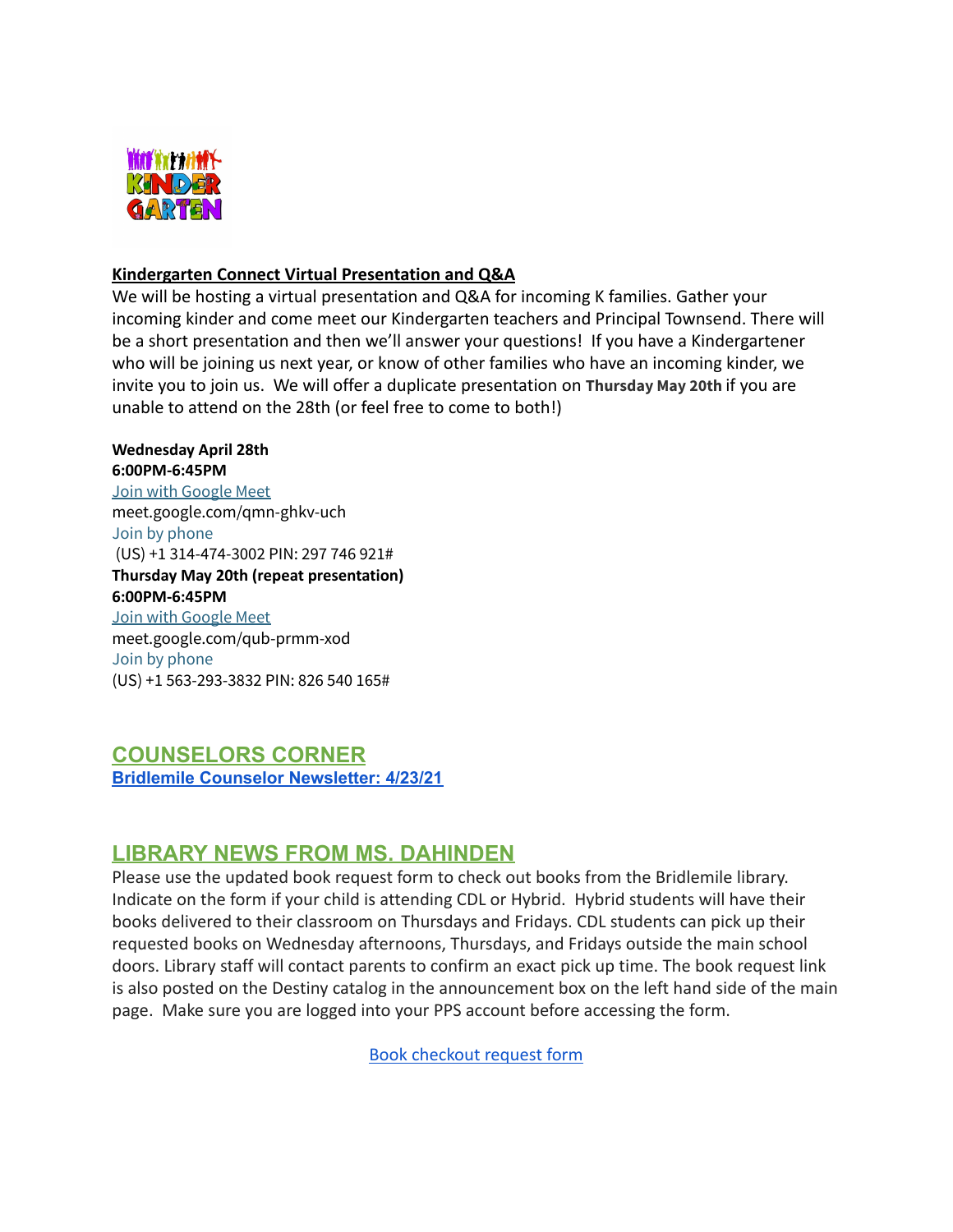# **PTA/FOUNDATION NEWS PTA** [newsletter](https://docs.google.com/document/d/e/2PACX-1vQlZCPHtKxqO7qpJwiwgoeaZ1ERHVLgg6z0JNYJMTulwn7xlOVY_X2I1ZV9nntsGHP57LEZ_uSufaFj/pub)

# **SCHOOL RACIAL EQUITY AND SOCIAL JUSTICE TEAM CHECK-IN**

TOPIC OF THE MONTH: Autism Acceptance Month-From Psychology Today [Moving Beyond Autism Awareness](https://www.psychologytoday.com/us/blog/insights-about-autism/202004/moving-beyond-autism-awareness-autism-acceptance) to Autism Acceptance

"Until society as a whole shifts from awareness to acceptance, autistic people and their families will continue to be impacted by, and potentially internalize, negative attitudes and stigma that currently prevail in the wider conversation about autism. "

Last week we focused on the shift from awareness to acceptance. This week we are thinking further, toward allyship and inclusion. "Where there's room for some, there's room for all. Friends can be allies, no matter how small!" This beautiful quote is from the book linked below, "Intersection Allies." Our community is healthy and safe when we all work toward allyship for one another.

#### **COMMUNITY ACTION:**